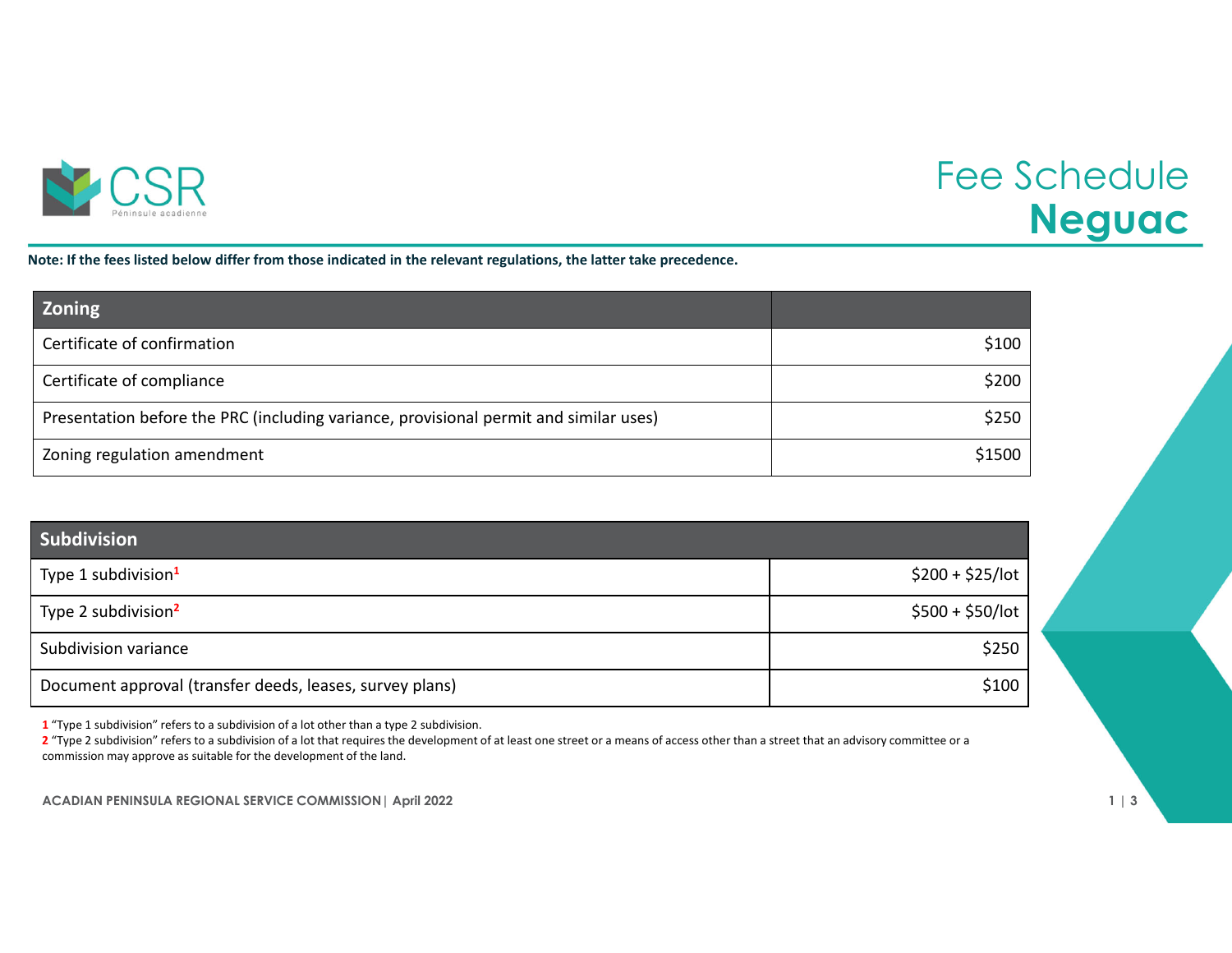

## Fee Schedule **Neguac**

Note: If the fees listed below differ from those indicated in the relevant regulations, the latter take precedence.

| <b>Construction permits</b>                                               |                  |
|---------------------------------------------------------------------------|------------------|
| Construction costs / base rate                                            | \$5              |
| Construction costs per \$1,000 assessed value                             | \$5              |
| <b>Demolition costs</b>                                                   | \$50             |
| Development costs for permits ranging from \$25,000 to \$50,000           | \$0              |
| Development costs for permits ranging from \$50,001 to \$100,000          | \$0              |
| Development costs for permits of \$100,001 or more                        | \$0              |
| The cost of a permit is doubled in the case of an infraction <sup>1</sup> | YES <sup>4</sup> |
| Type A development costs <sup>2</sup>                                     | \$50             |
| Type B development costs <sup>3</sup>                                     | \$80             |
| Type A permit renewal <sup>2</sup>                                        | \$50             |
| Type B permit renewal <sup>3</sup>                                        | \$80             |
| Construction costs (permit renewal)                                       | \$0              |

**ACADIAN PENINSULA REGIONAL SERVICE COMMISSION| April 2022 2 | 3**